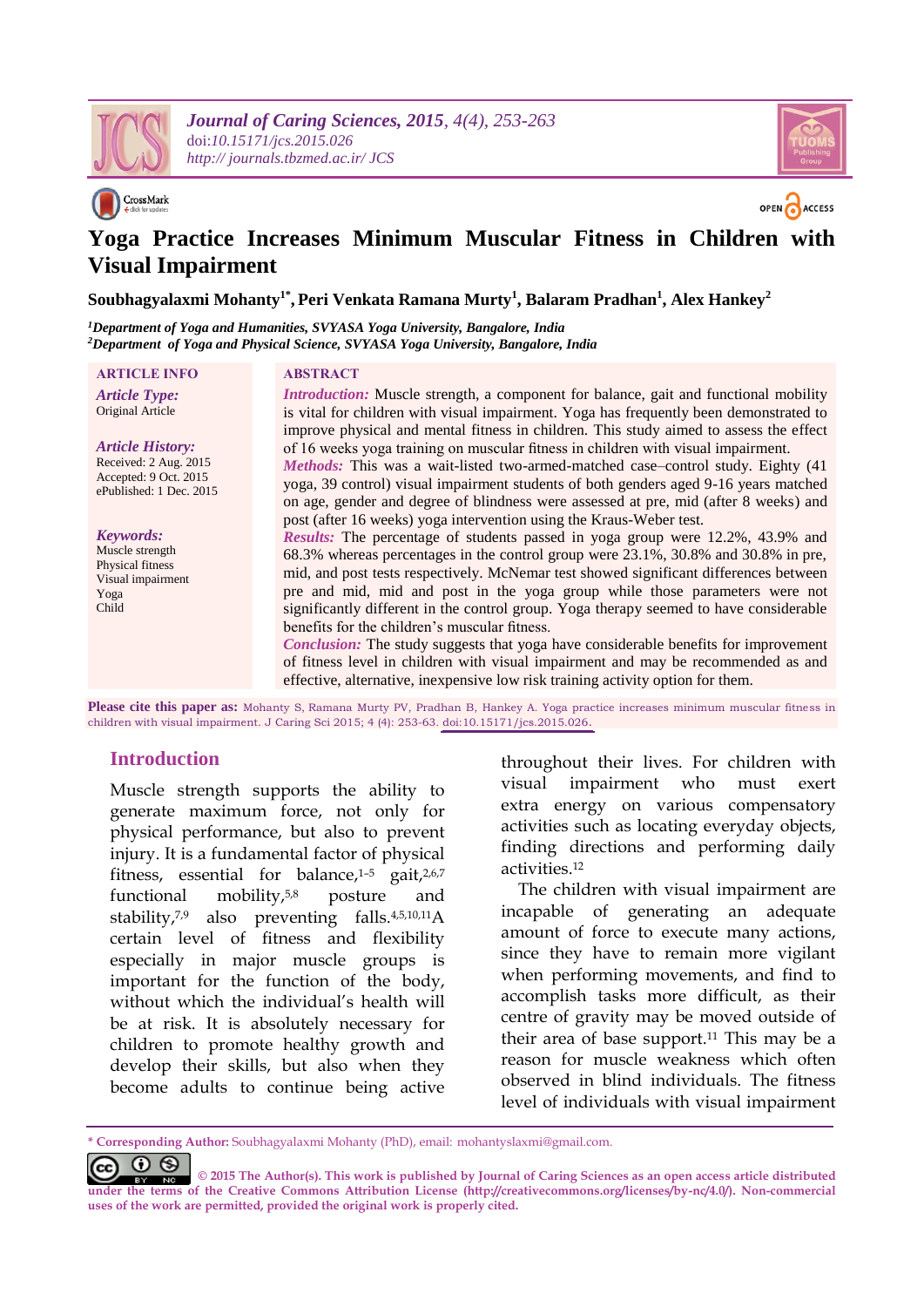is consistently documented lower than their sighted counterparts.11,13–<sup>16</sup> Furthermore, in minimum muscles fitness tests, 54% of children with visual impairment failed compared to 5% of normal sighted ones. 17 Another study demonstrated that those with visual impairment are deficient in strength and power compared to sighted individuals.<sup>11</sup> These draw attention to need for a set of minimal standards of strength and flexibility needed for daily living.

 Physical activities in early stages of life can enhance fitness levels in children.<sup>18</sup> Dale et al.,<sup>19</sup> reported that early intervention may prevent or minimize the risk factors and developmental difficulties in children.

 Yoga, the ancient Indian health promoting procedure, includes well known physical and breathing techniques which can help achieve recommended levels of fitness at physical, mental and emotional levels.<sup>20</sup> It has received much attention from the scientific communities over the last 20 years due to its effectiveness in enhancing muscular strength, endurance, body flexibility,<sup>21</sup> generating balanced energy, vitality,<sup>22</sup> and cultivating calmness in the mind.<sup>23</sup> Also, Yoga has been observed to have good benefits on health related fitness in sighted school children's muscles strength,<sup>24-26</sup> endurance,<sup>24,25</sup> flexibilty,<sup>24</sup> and cardiovascualr endurance.<sup>24</sup> Its positive effects in children with visual impairment are also well-documented, including autonomic arousal,<sup>27</sup> balance,<sup>28</sup> and proprioception.<sup>29</sup>

 Lieberman,<sup>30</sup> describes yoga as an inexpensive way to improve fitness, and to gain relaxation. In the present study a yoga intervention was administered to children with visual impairment to improve muscular fitness as measured by the [Kraus-](http://www.google.com/url?sa=t&rct=j&q=&esrc=s&frm=1&source=web&cd=1&cad=rja&uact=8&ved=0ahUKEwiEnaXAqqHJAhUHORoKHZOsCz0QFggcMAA&url=http%3A%2F%2Fwww.fitnesstipsforlife.com%2Fkraus-weber-fitness-test.html&usg=AFQjCNF1_O4S4SYOoicZAYsnGIQDMJQwhQ&sig2=caDkcfLlcO-Rw2Bwtu7bjA&bvm=bv.108194040,d.d24)[Weber t](http://www.google.com/url?sa=t&rct=j&q=&esrc=s&frm=1&source=web&cd=1&cad=rja&uact=8&ved=0ahUKEwiEnaXAqqHJAhUHORoKHZOsCz0QFggcMAA&url=http%3A%2F%2Fwww.fitnesstipsforlife.com%2Fkraus-weber-fitness-test.html&usg=AFQjCNF1_O4S4SYOoicZAYsnGIQDMJQwhQ&sig2=caDkcfLlcO-Rw2Bwtu7bjA&bvm=bv.108194040,d.d24)est, a battery of six muscular strength tests.<sup>31</sup> The test was selected for children with visual impairment due to the advantages that it offers such as simplicity of administration, low risk, minimal use of equipment, and because it permits quick testing of each participant.<sup>32</sup> Earlier studies

have shown the test to be effective especially in children.32–<sup>34</sup>

 However, it can also be used as an indicator of overall health in similar age groups. Benefits of other physical activities for fitness in visually impaired people have been previously investigated.35–<sup>38</sup> However, potential beneficial effects of yoga practice on minimum muscle fitness in children with visual impairment have not been documented. This study hypothesized that 16 weeks of yoga intervention would improve participants' muscles fitness.

# **Materials and methods**

A total of 83 students from the "Shree Ramana Maharishi Academy for the blind", a residential school (Bangalore, South India) volunteered to participate in the study: 41 in yoga group and 42 control group. All were active and proficient in their ability to move about within their environment by themselves to carry out their regular activities, and all passed a medical examination prior to the study. None had any other identifiable disability, neurological, or other disorder.

 This was a wait-list controlled design with pre-post single blind study. Participants volunteered to join the study. Children in the yoga group were not involved in any other vocational training program; controls continued to participate in normal professional training.

 Inclusion criteria were; (a) children aged between 9 to 16 years, (b) with various degrees of visual impairment since birth, (c) healthy in the sense of having no overt disease conditions, (d) able to understand both English and their regional language (Kannada), (e) either had no earlier exposure to yoga, or had not attended any yoga classes in the last 3 years, and (f) willing to provide written informed consent prior to the study.

 Students who had; (a) late onset visual impairment, (b) multiple impairments, (c) any recent injury restricting their practice of yoga, (d) deficits in other sensory systems,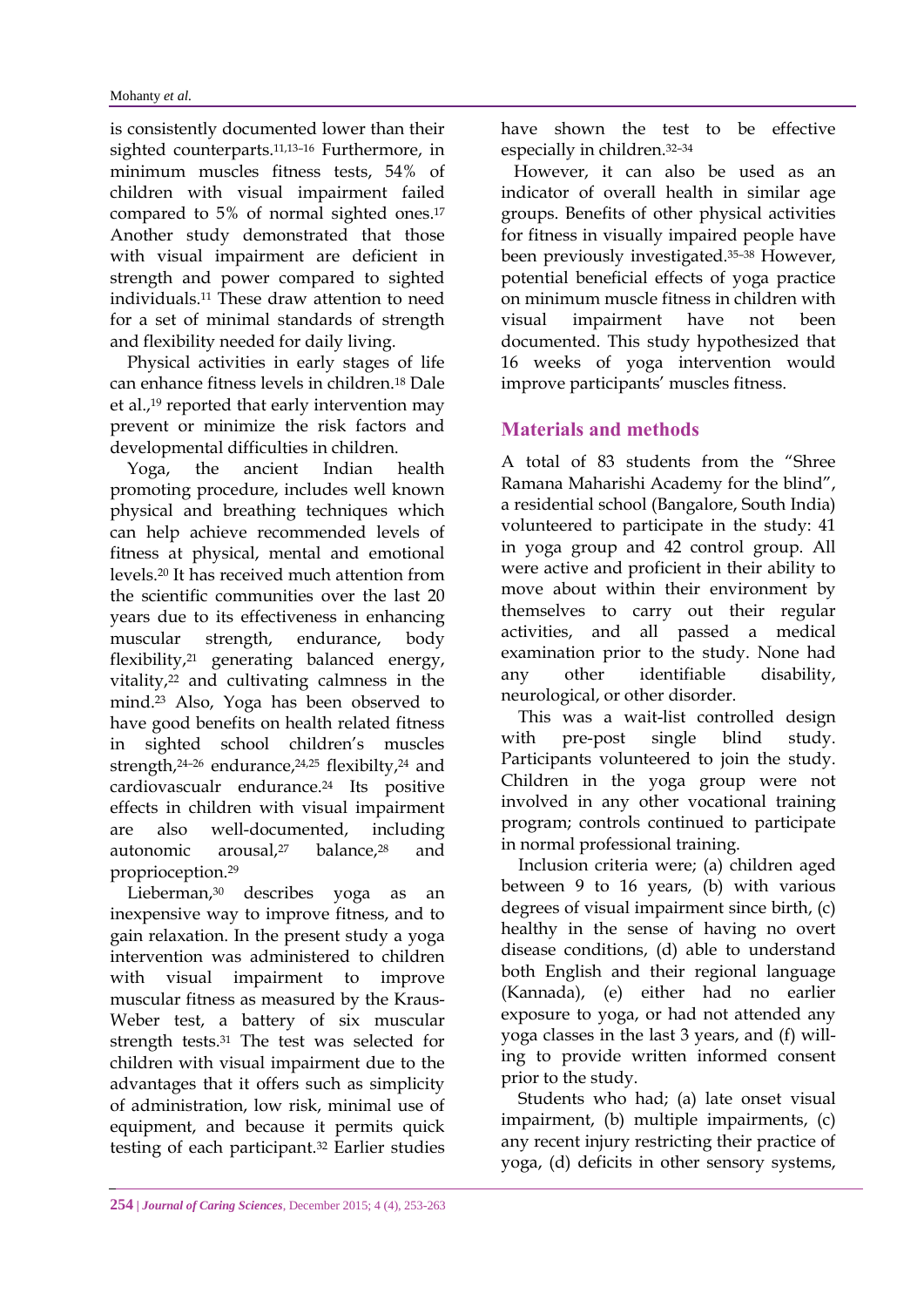or (e) other physical disabilities were excluded from study.

 The study protocol was approved by the Institutional Ethical Committee of SVYASA Yoga University, and followed the tenets of the declaration of Helsinki research ethics and reviewed by Institutional Review Board. Signed informed consent was obtained from the school authorities, and from one parent. Written informed consent was also collected from all participants after explaining the study to them in detail. Blinding and masking

 Participants' data was presented for analysis using numerical identifiers, ensuring that the statistician was blind to the source of the data. Masking participants to a yoga intervention is not possible; however the trained research assistants were masked to participants' group assignment during data collection and analysis.

 Selected yoga practices consisted of breathing exercises, loosening practices, yoga-asanas, pranayama, relaxation and meditation (Table 1). The yoga group received intervention for 60 minutes, 5 days per week for 16 weeks by the first author, a trained yoga instructor already having experience with children who are visually impaired. Two other trained instructors were also present to assist or guide participants. For convenience of learning, the yoga group was divided into four subgroups, each containing 10-11students. Individual care was taken so that they could understand, feel and perform the chosen practices accurately. Each practice (especially the asanas) was taught in five steps:

1. Verbal guidance: Clear, concise, direct, simple and complete oral instructions were given in the student's local language.

2. Tactile modelling with verbal guidance: Thick paper cut-out model of each asana was prepared and distributed among the participants and were instructed to touch and feel the model until they thought they really understood the body position.

3. Step by step teaching: Each practice was divided into sub steps so that each step can be taught successively.

4. Learning in a group: All participants were divided into small groups and made them to stand in circles with a demonstrator in the center. Next, the demonstrator student performed each posture, while instructions were given by the yoga instructor. Others in the group were encouraged to touch feel the demonstrator's limbs and body position.

5. Physical assistance with verbal guidance**:**  While performing the practices, the yoga assistances corrected their postures individually by guiding their limbs into better positions. Complete class attendance was achieved by all participants. Yoga classes were conducted on the premises of the school where the children with visual impairment were studying to make the yoga classes more accessible. After the yoga group had completed the training and assessments had been collected, the wait-list control group were invited to participate in the yoga program; all accepted.

 All participants completed Kraus-Weber test assessments before, mid and after the intervention i.e. at 0, 8 and 16 weeks respectively. To allow the tests for participants with visual impairment, each test-item was demonstrated to them and they were instructed to touch the demonstrator's limbs and body position before performing the test. Also tactile models were used for their better understanding. In all other respects, the test was administered according to the standard procedure with no warming-up period prior to taking the test.31,39

 The Kraus-Weber test is a reliable and easy exercise test<sup>39</sup> which includes six specific tests to measure strength and flexibility of various different muscle groups, e.g. a test of "abdominal with psoas muscles", "upper abdominal without psoas muscles", "lower abdominal with psoas muscle", "upper back muscles", "lower back muscles" and "back and hamstrings". It is a pass or fail test with one 'fail' on any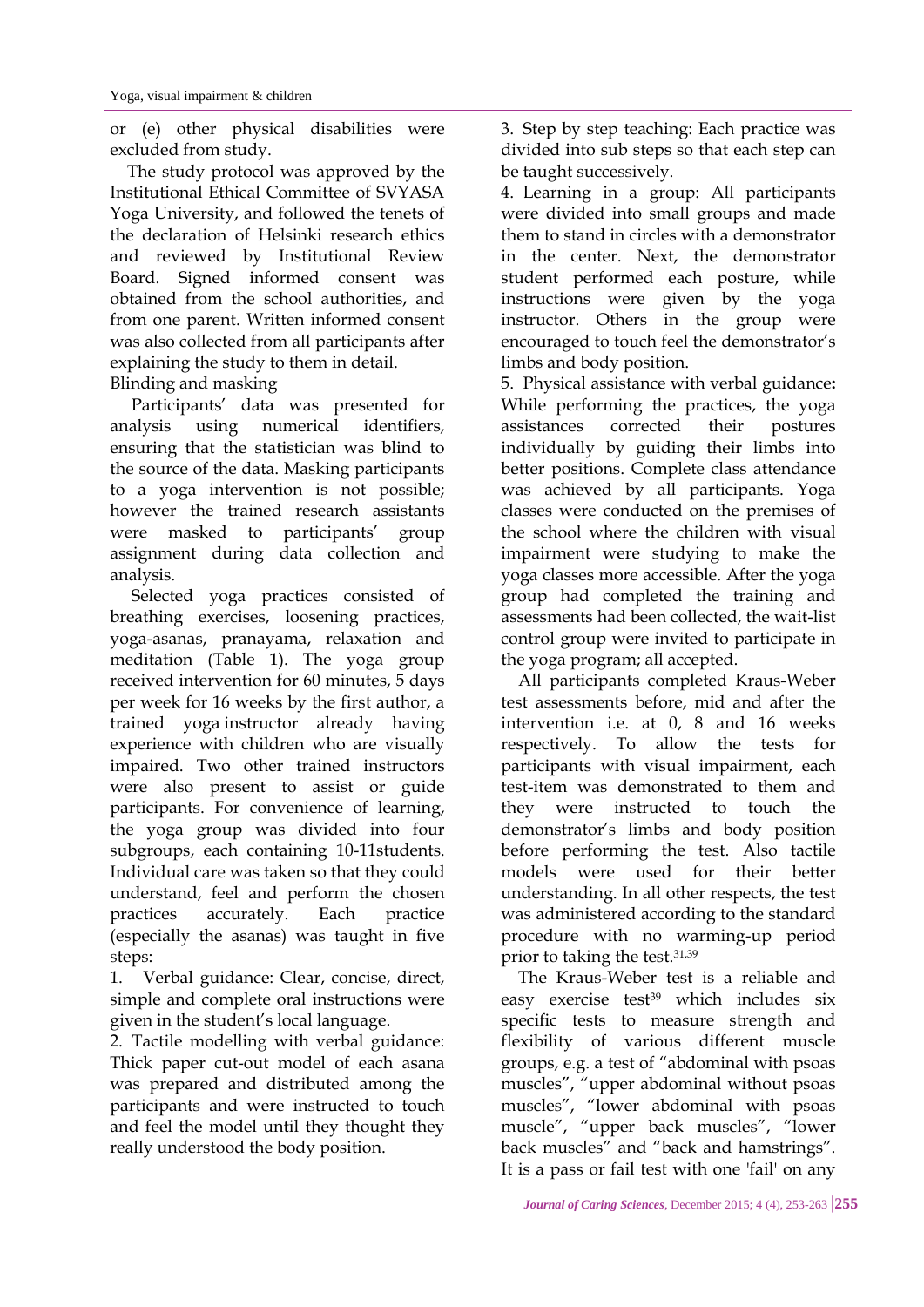of its six test items considering a whole-test failure. Those who fail the test appear to be unhealthy, emotionally imbalanced and or exhibiting strain constantly. 40

 The Kraus-Weber test was conducted as follows:

Test 1: the participants were instructed to lie flat on the back with hands behind the neck. The feet were held by the examiner to keep them on the ground. Then they were asked to roll up into a sitting position.

Test 2: the body position for this test remained same and knees were bent. The feet were held. They were asked to follow the same procedure as test 1.

 Test 3: position of the body remained same with legs extended. Students were instructed to lift the feet above the ground, 25 cm (10 inches) and maintained for ten seconds.

 Test 4: the participants were instructed to lie on their stomach with a pillow under the lower abdomen and the hands behind the neck. The examiner held down the feet and asked the students to lift up the chest, head and shoulders and remained in this position for ten seconds.

 Test 5: the position remained the same as test 4. Here the examiner held the chest down and asked the students to lift the legs up without bending at the knees and to maintain this position for ten seconds.

 Test 6: the participants were instructed to stand erect with hands by the sides and feet together. They were asked to lean down slowly to touch the floor with the fingertips. The knees were kept straight and then leaning down position was maintained for ten seconds.

 Statistical analysis was performed using SPSS (version 13.0. chicago, SPSS Inc.) for statistical analysis. Since all variables were categorical and nominal levels of measurement, no assumptions for parametric test were checked. Chi-square test was performed to examine the frequency and percentage to compare successes and failures in Kraus-Weber test items in each group and McNemar test was used to determine group differences.

## **Results**

A total of eighty three students were enrolled for the study. Finally, eighty students (39 control and 41 yoga) completed the pre, mid and post tests. Three participants dropped out in control group who were not available for mid testing. Demographic variables (gender, and degree of blindness) showed no significant differences between two groups (Table 2). The mean age was 11.85 (2.17) years in the yoga group and 12.51 (2.47) years in the control group (P= 0.208, independent t-test).

 Table 3 presents the number of children passing the Kraus-Weber test. Before starting the yoga intervention only 5 (12.2%) children in the yoga group and 9 (23.1%) children in the control group passed the test. Baseline scores were not significantly different between the two groups (P=0.200). At mid assessment the number of students who passed the test were increased from 5 to 18 (43.9%) in yoga group and from 9 to 12 (30.8%) in control group. In post-test assessment, yoga group showed a continuous improvement in muscles fitness performance in which 28 students (68.3%) passed the test successfully, whereas in control group the number of passed students remained 12 (30.8%), same as the result of the mid test.

 Between group comparison failed to reach significance at mid-test, but achieved good significance (P=0.001) for the post test.

 An exact McNemar test showed that there was a statistically significant difference in the proportion of successful students in yoga group pre versus mid, P<0.001 and pre versus post, P <0.001.

 Further details on individual test items at baseline: the largest numbers of failures were on the strength and flexibility of lower abdomen subtest (Test 3), (31 out of the 41 (75.6%) yoga group, and 20 of the 39 (51.3%) failed in control group). At 16 weeks, failure percentage in the yoga group dropped to 2.4%, whereas the control group only reduced to 35.9%., a very large difference.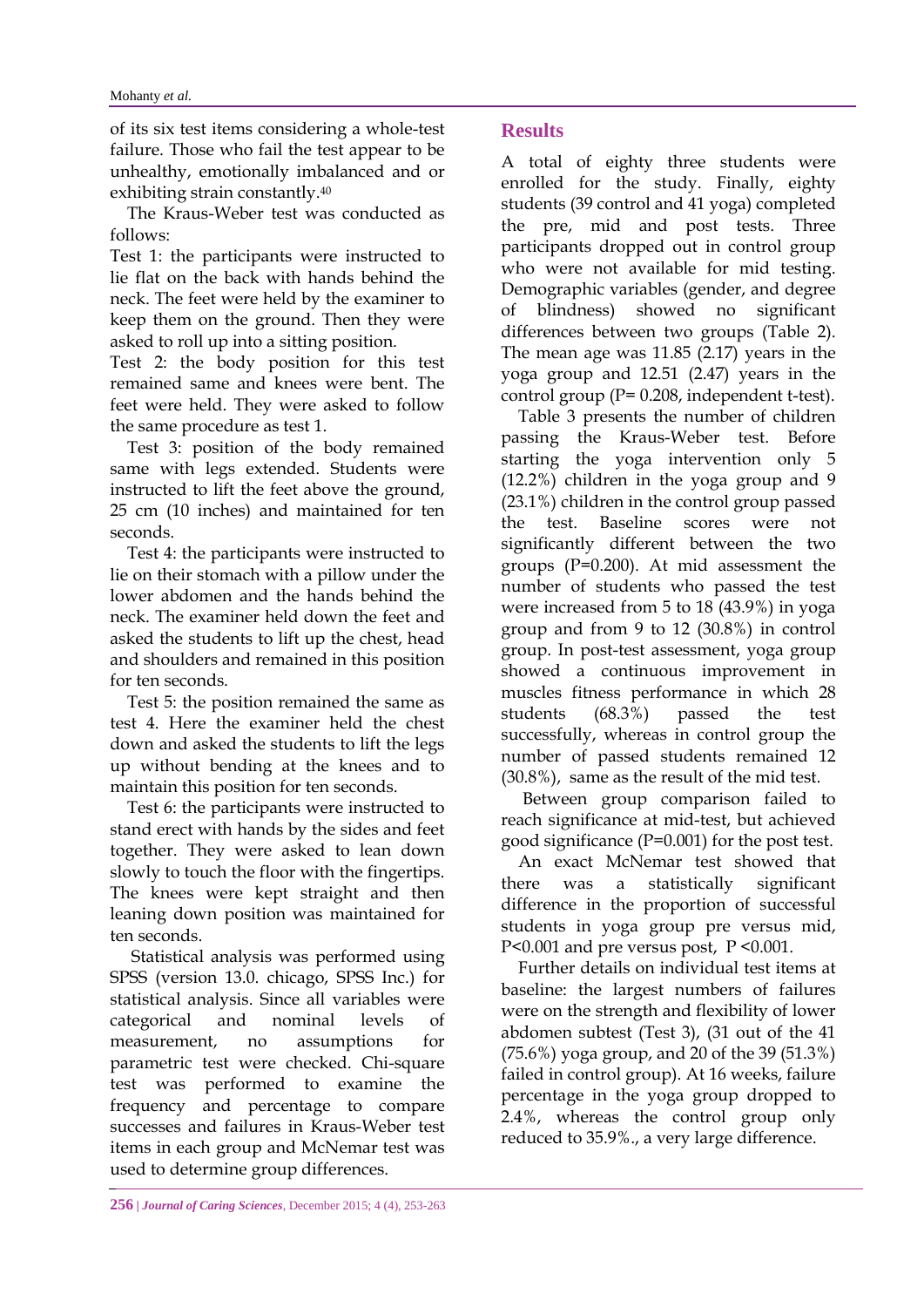### **Discussion**

The result of the present study indicates that 16 weeks of yoga training can increase minimum muscular fitness in children with visual impairment, rejecting the null hypothesis. This is consistent with the previous finding on normal school children where yoga practice achieved a significant improvement on minimum muscular fitness measured by Kraus-Weber test. <sup>41</sup> Prior studies reported statistically significant increases in muscle strength, endurance and body flexibility through the practice of yoga in both upper extremities, evaluated by hand grip strength<sup>42-44</sup> and lower extremities; evaluated by chair stand test.<sup>45</sup>

 Tran et al.,<sup>46</sup> observed significant increase in isokinetic muscle strength and isometric muscular endurance following eight weeks hatha yoga practice. During loosening practices the entire body experience alternating stretch and relaxation in different groups of muscles, major and minor; also they impart strength, flexibility and bring nourishment. Yogic postures is known to increase skeletal muscle strength,47 since they involve isometric contraction of many muscle groups throughout the body, similar to resistance training.<sup>48</sup> These are the probable reasons for improvements observed in this study.

 Previous studies have shown positive effects on muscle strength due to practice of surva namaskar,<sup>49</sup> pranayama.<sup>50</sup> This study included the above mentioned practices and also bhujangasana, shalabhasana, and dhanurasana involving sustained isometric contraction of the abdomen, chest, arm and back muscles. Consequent improvement in the strength and endurance of these muscles explains the significant increase in muscle fitness in the various muscle groups involved in the Kraus-Weber test.

 The eight week assessment aimed to determine whether yoga can bring positive changes in children in the short term, as no concrete guidelines exist regarding duration or frequency of practice to acquire optimal benefit. In the present study percent success rate observed was more in yoga group than control group after eight weeks training, demonstrates the beginning of a significant trend though the difference in post scores between the groups after 16 weeks reached statistical significance. However, our participants, being visually impaired and exposed to yoga practice for the first time, took much time to understand and learn the different yoga postures, still performed well. Ramani et al.,<sup>51</sup> have explained that visual impairment from birth or at an early age may cause slow learning. Despite this, our findings suggest that even eight weeks yoga intervention may be enough to promote children's fitness level to some extent.

 Yoga may be considered as complementary therapy or alternative physical activity for students with visual impairment. In Yoga practice, duration and frequency should be personalized, as it tends to vary from person to person, requiring modification to meet individual needs, goals, and initial fitness level and health status.

 No adverse events occurred during yoga classes in our study, consistent with yoga's known low rate of side effects, low risk of injury and no known interactions with prescribed medication.

 Strength of the study: to our knowledge, this is the first study where muscle fitness in children with visual impairment has been evaluated as an objective outcome before and after yoga training. Results encourage us to undertake further study.

 Limitations of the study: Some students did not participate in test to the best of their ability. Despite specific criteria to minimize heterogeneity in our visual impairment population, it is likely that individual differences in visual function vary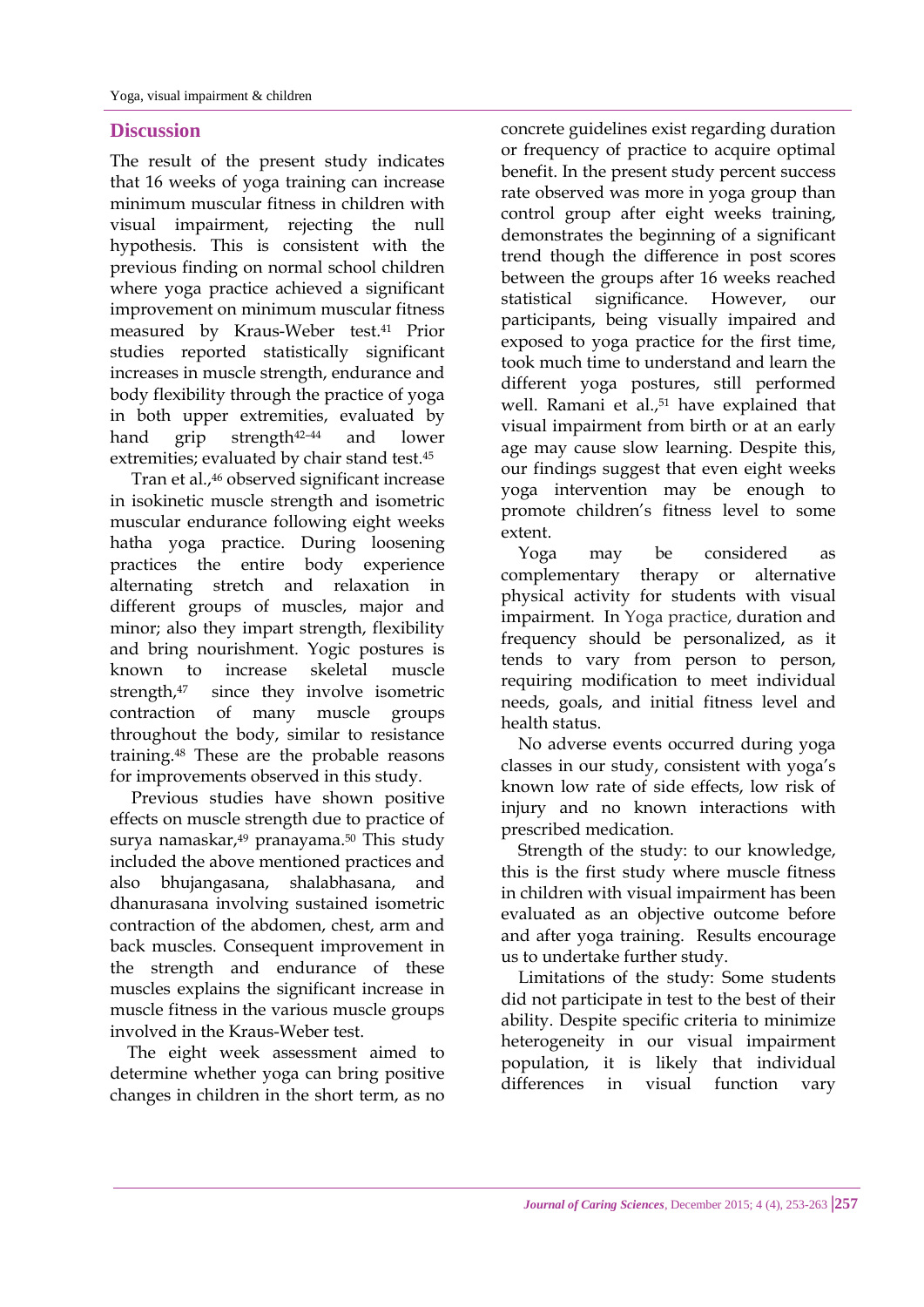| <b>Breathing Practices (5 mins)</b><br>High breath rate<br>Hands<br>in<br>and<br>out<br>breathing<br>Ankle stretch breathing<br>Impaired sense of balance<br>Sasankasana breathing<br>Restless mind<br>Tiger breathing<br>Low ventilatory capacity, Stiffness in different groups of muscles<br><b>Loosening Practices</b> (10 mins)<br>Lethargy and tardiness<br>Jogging<br>and<br>Jumping |  |
|---------------------------------------------------------------------------------------------------------------------------------------------------------------------------------------------------------------------------------------------------------------------------------------------------------------------------------------------------------------------------------------------|--|
|                                                                                                                                                                                                                                                                                                                                                                                             |  |
|                                                                                                                                                                                                                                                                                                                                                                                             |  |
|                                                                                                                                                                                                                                                                                                                                                                                             |  |
|                                                                                                                                                                                                                                                                                                                                                                                             |  |
|                                                                                                                                                                                                                                                                                                                                                                                             |  |
|                                                                                                                                                                                                                                                                                                                                                                                             |  |
|                                                                                                                                                                                                                                                                                                                                                                                             |  |
| Mukha dhouti<br>Strain of exercise                                                                                                                                                                                                                                                                                                                                                          |  |
| Stiffness of trunk muscles<br>Forward $\&$<br>backward                                                                                                                                                                                                                                                                                                                                      |  |
| bending                                                                                                                                                                                                                                                                                                                                                                                     |  |
| Twisting<br>Stiffness of waist                                                                                                                                                                                                                                                                                                                                                              |  |
| Surya Namaskar<br>Low stamina and immunity,                                                                                                                                                                                                                                                                                                                                                 |  |
| $(12$ rounds)<br>Imbalance of body and mind                                                                                                                                                                                                                                                                                                                                                 |  |
| Yoga-Asanas (20 mins)                                                                                                                                                                                                                                                                                                                                                                       |  |
| Ardha Cakrasana<br><b>Standing-Asana</b><br>Stiffness of the dorsal spine                                                                                                                                                                                                                                                                                                                   |  |
| Padahastasana<br>Weakness in the back, hip and calf muscles stiffness of spinal and                                                                                                                                                                                                                                                                                                         |  |
| hip joints                                                                                                                                                                                                                                                                                                                                                                                  |  |
| Lack of stamina in limb and trunk muscles<br>Trikonasana                                                                                                                                                                                                                                                                                                                                    |  |
| Parivritta Trikonasana<br>Stiffness of spinal joints and muscles                                                                                                                                                                                                                                                                                                                            |  |
| Indigestion, Constipation, menstrual disorders<br>Vajrasana<br><b>Sitting-Asana</b>                                                                                                                                                                                                                                                                                                         |  |
| Paschimottanasana<br>Stiffness of spinal joints and muscles constipation, poor appetite<br>Poor lung capacity, laziness<br>Ustrasana                                                                                                                                                                                                                                                        |  |
| Stiffness of Shoulder neck and dorsal spine<br>Vakrasana                                                                                                                                                                                                                                                                                                                                    |  |
| Back problems, low mood, constipation, weight gain/loss<br>Bhujangasana<br>Prone-Asana                                                                                                                                                                                                                                                                                                      |  |
| Salabhasana<br>Low backache, pelvic problems, poor appetite                                                                                                                                                                                                                                                                                                                                 |  |
| Gastrointestinal disorders, menstrual disorders<br>Dhanurasana                                                                                                                                                                                                                                                                                                                              |  |
| Problems related to back and respiratory system<br>Makarasana                                                                                                                                                                                                                                                                                                                               |  |
| Problems of thyroid gland, mental and emotional stress and various<br>Supine-Asana<br>Sarbangasana                                                                                                                                                                                                                                                                                          |  |
| psychological disturbances                                                                                                                                                                                                                                                                                                                                                                  |  |
| Digestive disorders, constipation and dyspepsia<br>Halasana                                                                                                                                                                                                                                                                                                                                 |  |
| Complimentary to previous two asanas.Poor flexibility and<br>Matsyasana                                                                                                                                                                                                                                                                                                                     |  |
| respiratory stamina                                                                                                                                                                                                                                                                                                                                                                         |  |
| Kapalabhati<br>Pranayama (15 mins)<br>Decreased concentration or thinking or memory, low mood, speed of                                                                                                                                                                                                                                                                                     |  |
| mind, drowsiness                                                                                                                                                                                                                                                                                                                                                                            |  |
| poor awareness, fatigue,<br>Vibhagiya pranayama                                                                                                                                                                                                                                                                                                                                             |  |
| tired, angry                                                                                                                                                                                                                                                                                                                                                                                |  |
| Nadisuddhi pranayama<br>Stress and anxiety, low concentration, imbalance of body and mind                                                                                                                                                                                                                                                                                                   |  |
| Stress, tension, anger, anxiety and insomnia, low memory and lack<br>Bhramari pranayama                                                                                                                                                                                                                                                                                                     |  |
| of concentration                                                                                                                                                                                                                                                                                                                                                                            |  |
| <b>Relaxation/Meditation</b> (15 mins)<br>Instant, quick and deep<br>Tiredness and fatigue; low mood                                                                                                                                                                                                                                                                                        |  |
| relaxation technique/<br>Poor in concentration, memory, and                                                                                                                                                                                                                                                                                                                                 |  |
| Nadaanusandhana,<br>Co-ordination                                                                                                                                                                                                                                                                                                                                                           |  |
| Lack of internal and self awareness<br>$A+U+M$<br>Chanting<br>Lack of confidence                                                                                                                                                                                                                                                                                                            |  |
| (each 9 rounds)<br>Total 60 mins                                                                                                                                                                                                                                                                                                                                                            |  |

## **Table 1.** List of the practices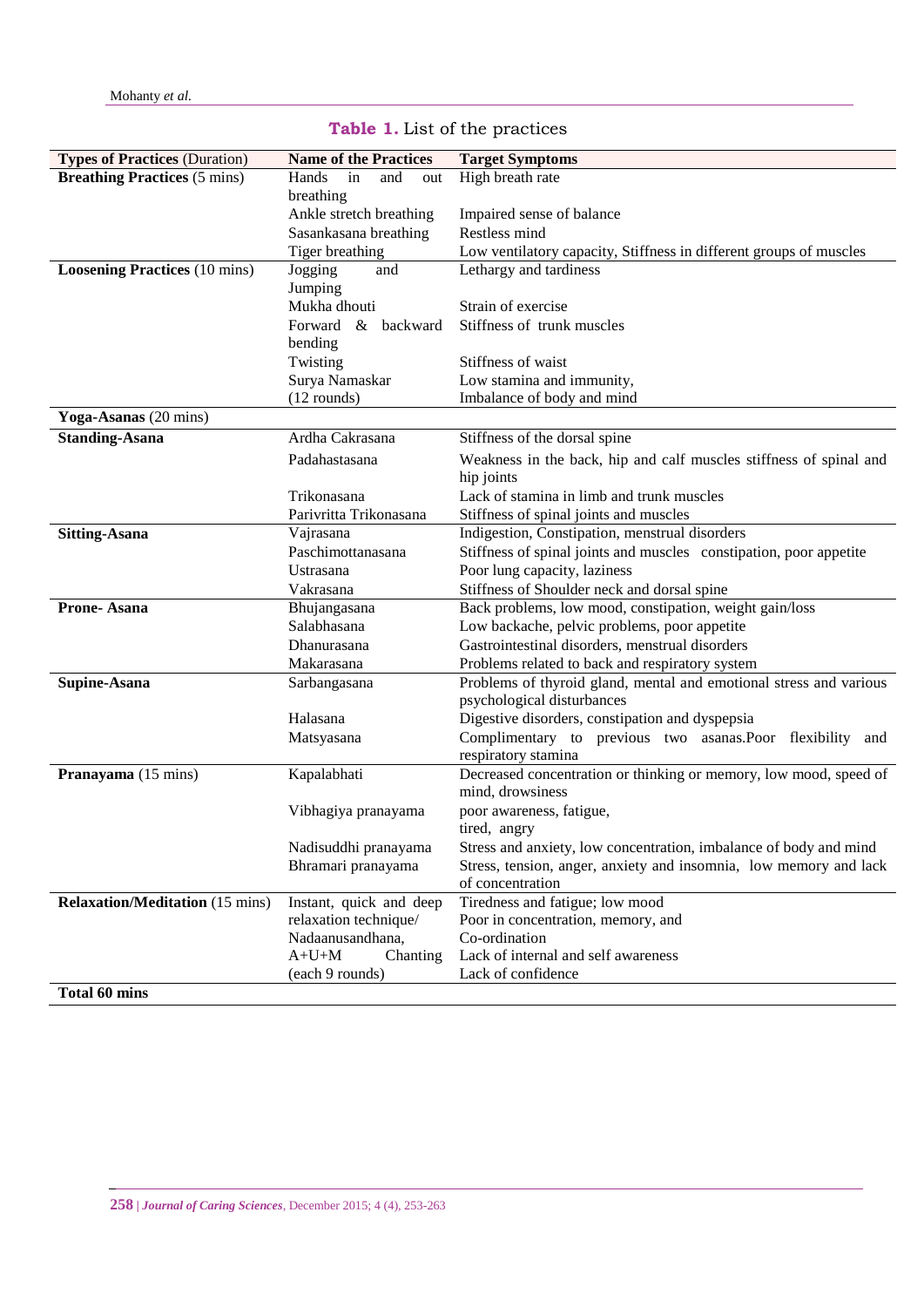| Group                     | <b>Control</b> | Yoga      | <b>Statistical indicetors</b>        |
|---------------------------|----------------|-----------|--------------------------------------|
|                           | $N=39(%)$      | $N=41(%)$ |                                      |
| <b>Gender</b>             |                |           |                                      |
| Female                    | 10(25.6)       | 15(36.6)  | $\chi^2$ =1.114, P=0.291             |
| Male                      | 29 (74.4)      | 26(63.4)  |                                      |
| <b>Types of Blindness</b> |                |           |                                      |
| <b>Partial Blind</b>      | 9(23.1)        | 9(22.0)   | $\chi^2$ <sub>=</sub> 0.015, P=0.904 |
| <b>Total Blind</b>        | 30(76.9)       | 32 (78.0) |                                      |
|                           |                |           |                                      |

**Table 2.** Baseline comparison on gender and blindness

| <b>Table 3.</b> Kraus-Weber test scores of minimum muscular fitness level |  |
|---------------------------------------------------------------------------|--|
|---------------------------------------------------------------------------|--|

| Group           |                       | <b>Control</b> | Yoga | <b>Statistical indicetors</b> |
|-----------------|-----------------------|----------------|------|-------------------------------|
| Pre test        |                       |                |      | $\chi^2$ =1.63, P=0.20        |
|                 | Fail                  |                |      |                               |
|                 | Count                 | 30             | 36   |                               |
|                 | Expected count        | 32.2           | 33.8 |                               |
|                 | % within group        | 76.9           | 87.8 |                               |
|                 | <b>Pass</b>           |                |      |                               |
|                 | Count                 | 9              | 5    |                               |
|                 | <b>Expected Count</b> | 6.8            | 7.2  |                               |
|                 | % within Group        | 23.1           | 12.2 |                               |
| <b>Mid test</b> |                       |                |      | $\chi^2$ =1.47, P=0.22        |
|                 | Fail                  |                |      |                               |
|                 | Count                 | 27             | 23   |                               |
|                 | Expected count        | 24.4           | 25.6 |                               |
|                 | % within group        | 69.2           | 56.1 |                               |
|                 | <b>Pass</b>           |                |      |                               |
|                 | Count                 | 12             | 18   |                               |
|                 | Expected count        | 14.6           | 15.4 |                               |
|                 | % within group        | 30.8           | 43.9 |                               |
| Post test       |                       |                |      | $\chi^2$ =11.25, P=0.001      |
|                 | Fail                  |                |      |                               |
|                 | Count                 | 27             | 13   |                               |
|                 | Expected count        | 19.5           | 20.5 |                               |
|                 | % within group        | 69.2           | 31.7 |                               |
|                 | Pass                  |                |      |                               |
|                 | Count                 | 12             | 28   |                               |
|                 | Expected count        | 19.5           | 20.5 |                               |
|                 | % within group        | 30.8           | 68.3 |                               |

according to severity, duration and types of visual impairment and may limit the generalization of results. Applications of the study: Based on evidence from this study Suggestions for future research: a similar, more comprehensive study including children from other states with larger sample size is recommended. Also, a multicenter RCT can be recommended to confirm the results of this study.

#### **Conclusion**

In the present study, yoga practice for 16 weeks in children with visual impairment demonstrated significant improvement in muscle strength. Hence it may be concluded that yoga, a moderate-intensity form of exercise may enhance their physical fitness and health status to optimum level as their sighted peers.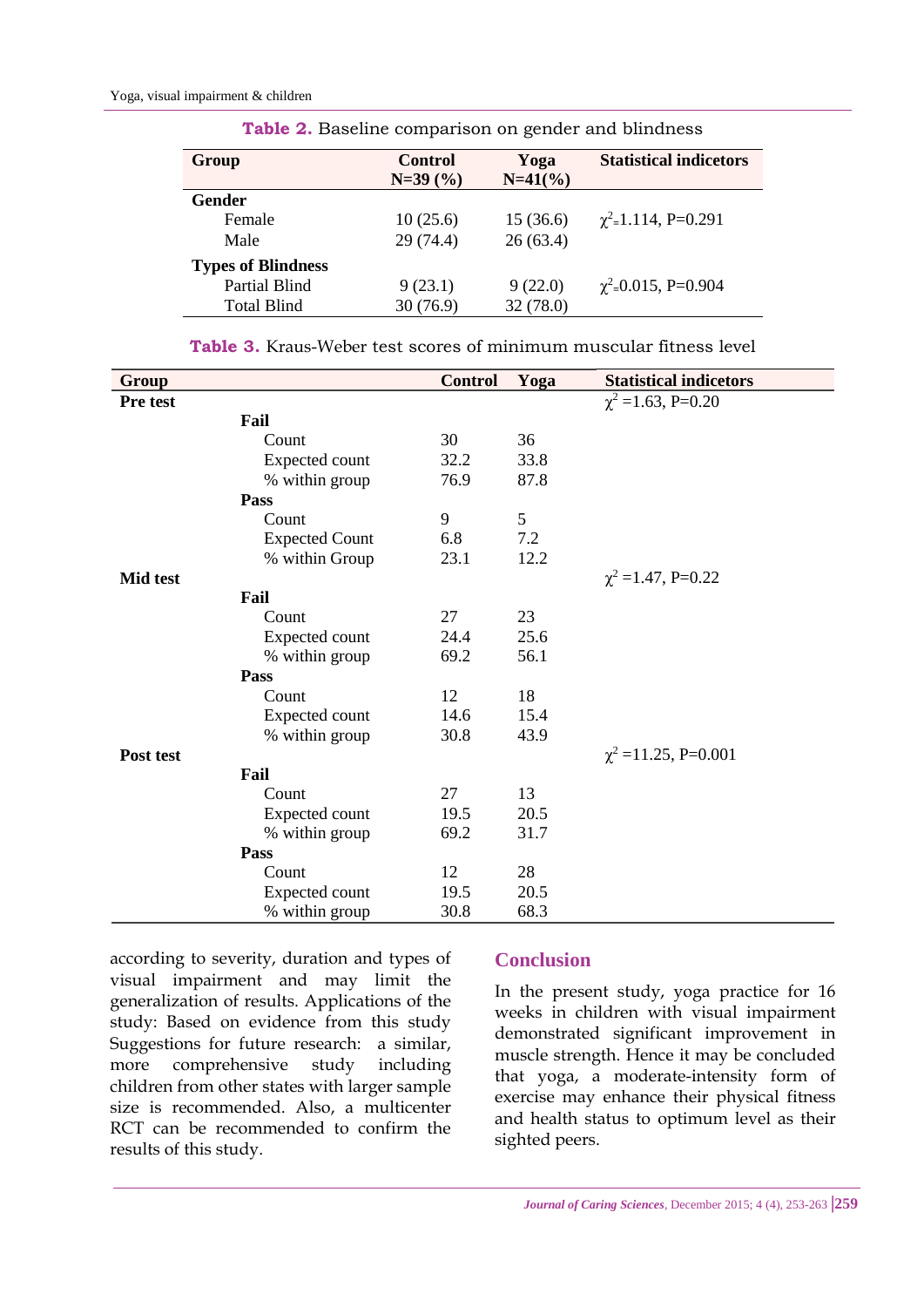## **Acknowledgments**

This research received no specific grant from any funding agency in the public, commercial, or not-for-profit sectors. The authors are grateful to the students of the "Shree Ramana Maharshi Academy for the Blind", for their enthusiastic participation in the study, and also the staff members for their hearty cooperation. We would like to acknowledge Dr Rajashree Ranjita and Mr. Satya Prakash Purohit for assistance with manuscript formatting for submission.

## **Ethical issues**

None to be declared.

## **Conflict of interest**

The authors declare no conflict of interest in this study.

## **References**

- 1. Jadelis K, Miller ME, Ettinger WH, Messier SP. Strength, balance, and the modifying effects of obesity and knee pain: results from the Observational Arthritis Study in Seniors (OASIS). Journal of the American Geriatrics Society 2001; 49 (7): 884–91. doi:10. 1046/j.1532-5415.2001. 491 78.
- 2. Nallegowda M, Singh U, Handa G, Khanna M, Wadhwa S, Yadav SL, et al. Role of sensory input and muscle strength in maintenance of balance, gait, and posture in Parkinson's disease: a pilot study. Journal of Physical Medicine & Rehabilitation 2004; 83 (12): 898–908.
- 3. Sturnieks DL, George RS, Lord SR. Balance disorders in the elderly. 2008; 38 (6): 467–78. doi: 10.1016/j.neu cli. 2008. 09.001.
- 4. Cho KH, Bok SK, Kim Y, Hwang SL. Effect of lower limb strength on falls and balance of the elderly. Ann Rehabil Med 2012; 36 (3): 386–93. [doi:10.5535/arm.](http://dx.doi.org/10.5535/arm.2012.36.3.386)  [2012. 36.3.386.](http://dx.doi.org/10.5535/arm.2012.36.3.386)
- 5. Granacher U, Gollhofer A, Hortobágyi T, Kressig RW, Muehlbauer T. The importance of trunk muscle strength for balance, functional performance, and fall prevention in seniors: a systematic review. Sports Medicine 2013; 43 (7): 627–41. doi:10.1007/ s40279- 013-0041-1.
- 6. Scarborough DM, Krebs DE, Harris BA. Quadriceps muscle strength and dynamic stability in elderly persons. Gait & Posture. 1999; 10 (1): 10–20. doi: 10.1016/S0966- 6362(99)00018-1.
- 7. Sinaki M, Brey RH, Hughes CA, Larson DR, Kaufman KR. Balance disorder and increased risk of falls in osteoporosis and kyphosis: significance of kyphotic posture and muscle strength. Osteoporosis international 2005; 16 (8):1004-10. doi: 10.10.1007/s00198-004-1791-2.
- 8. Judd DL, Eckhoff DG, Stevens-Lapsley JE. Muscle Strength Loss in the Lower Extremity Following Total Knee Arthroplasty. American Journal of Physical Medicine & Rehabilitation 2012; 91 (3): 220–30. doi: 10.1097/PH M.0b013e 31824 11 e49.
- 9. Hubble RP, Naughton GA, Silburn PA, Cole MH. Trunk muscle exercises as a means of improving postural stability in people with Parkinson's disease : a protocol for a randomised controlled trial. B M J 2014; 4 (e006095):1–10. doi:10.1136/ bmj open- 2014-006095.
- 10. Horlings CGC, van Engelen BG, Allum J, Bloem B. A weak balance: The contribution of muscle weakness to postural instability and falls. Nature Reviews Neurology 2008; 4 (9): 504–15. doi:10.1038/ ncpneuro0886.
- 11. Horvat M, Ray C, Croce R, Blasch B. A comparison of isokinetic muscle strength and power in visually impaired and sighted individuals. Kinesiology Scholarship 2004: Available from: http://scholars. unh.edu/ kinesiology\_ facpub/9.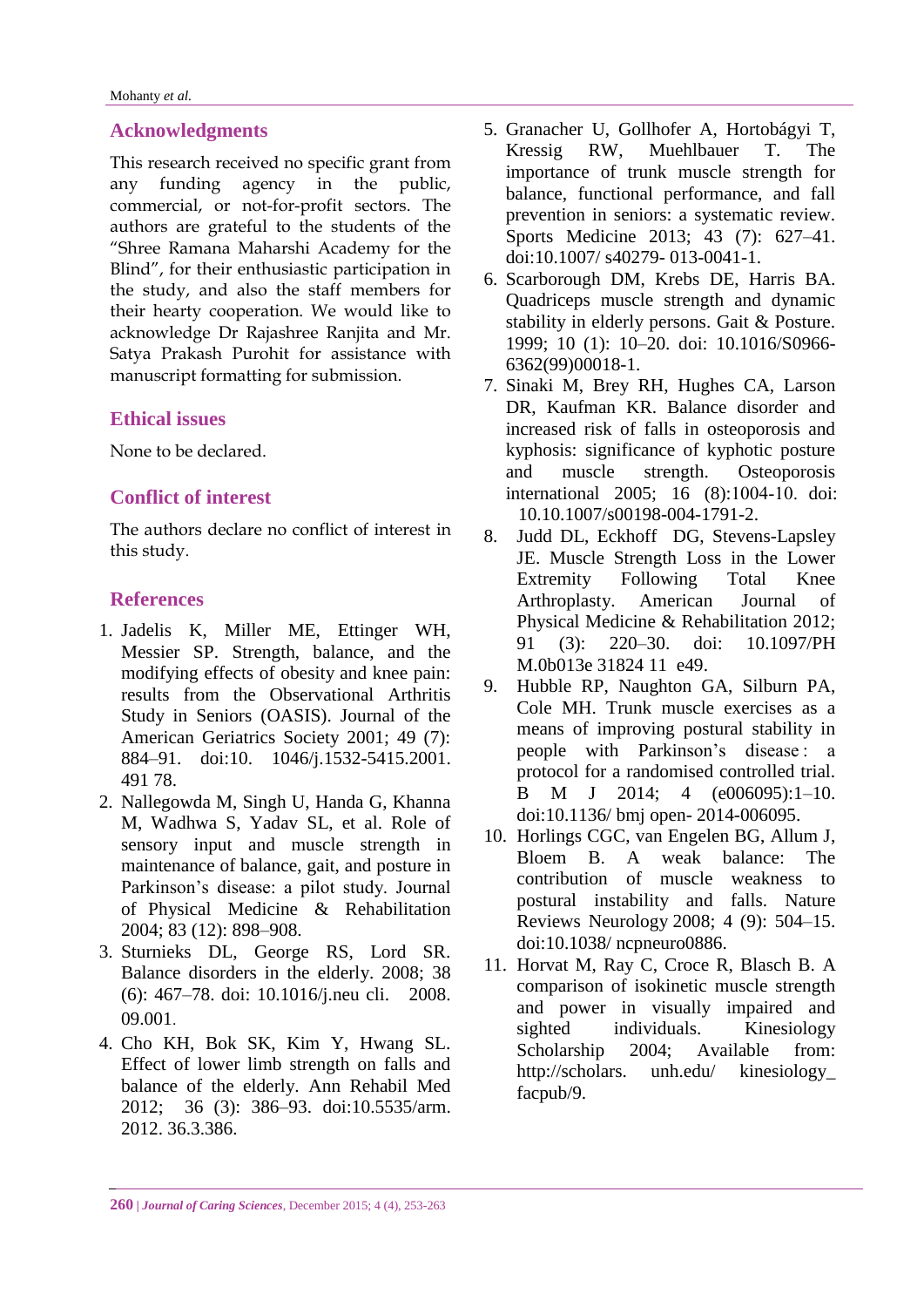- 12. Bishop VE. Teaching Visually Impaired children. 3rd ed. USA: Charles C Thomos; 2004.
- 13. Lieberman LJ, McHugh E. Health-related fitness of children who are visually impaired. Journal of Visual Impairment & Blindness 2001; 95 (5): 272–87.
- 14. Houwen S, Hartman E, Visscher C. Physical activity and motor skills in children with and without visual impairments. [Med Sci Sports Exerc](http://www.ncbi.nlm.nih.gov/pubmed/19092701) 2009; 41(1): 103-9. doi: 10.1249/MSS. 0b013 e318183389d.
- 15. Kozub FM, Oh HY. An exploratory study of physical activities levels in children and adolescents with visual impairments. Clinical Kinesiology 2004; 58 (3):1–7.
- 16. Lieberman LJ, Byrne H, Mattern CO, Watt CA, Fernandez-Vivo M. Health-Related Fitness of Youths with Visual Impairments. Journal of Visual Impairment & Blindness 2010; 104 (6): 349.
- 17. Seelye W. Physically fitness of blind and visually impaired Detroit public school children. Journal of Visual Impairment & Blindness 1983;77 (3):117–8.
- 18. Bloemen MA, Backx FJ, Takken T, Wittink H, Benner J, Mollema J, Groot JF. Factors associated with physical activity in children and adolescents with a physical disability: a systemetic review Developmental Medicine & Child Neurology 2015; 57(2): 137-48.
- 19. Dale N, Salt A. Early support developmental journal for children with visual impairment: The case for a new developmental framework for early intervention. Child Care Health and Development 2007; 33 (6): 684–90. doi:10.1038/ncpne uro0886.
- 20. Telles S, Singh N, Bhardwaj AK, Kumar A, Balkrishna A. Effect of yoga or physical exercise on physical, cognitive and emotional measures in children: a randomized controlled trial. Child Adolesc Psychiatry Ment Health 2013; 7(1): 37.
- 21. Woodyard C. Exploring the therapeutic effects of yoga and its ability to increase

quality of life. International Journal of Yoga 2011; 4 (2): 49–54.

- 22. Arora S, Bhattacharjee J. Modulation of immune responses in stress by Yoga. International Journal of Yoga . 2008;1(2):45–55.
- 23. Nagarathna R, Nagendra HR. Integrated approach of yoga therapy for positive health. 1<sup>st</sup> ed. Bangalore, India: Swami Vivekananda Yoga Prakashan; 2013.
- 24. Chen T, Mao HC, Lai CH, Li CY, Kuo CH. The effect of yoga exercise intervention on health related physical fitness in schoolage asthmatic children. Hu Li Za Zhi 2009; 56 (2): 42–52.
- 25. D'souza C, Avadhany S. Effects of yoga training and detraining on physical performance measures in prepubertal children--a randomized trial. Indian J Physiol Pharmacol 2014; 58 (1): 61–8.
- 26. Bhavanani AB, Udupa KM, Ravindra PN. A comparative study of slow and fast suryanamaskar on physiological function. International Journal of Yoga 2011; 4 (2): 71–6.
- 27. Telles S, Srinivas RB. Autonomic and respiratory measures in children with impaired vision following yoga and physical activity programs. International Journal of Rehabilitation and Health 1999; 4 (2): 117–22.
- 28. Jeter PE, Moonaz SH, Bittner AK, Dagnelie G. Ashtanga based yoga therapy increases the sensory contribution to postural stability in visually impaired persons at risk for falls as measured by the Will balance board: A pilot randomised controlled trial. PLoS One 2015; 10 (6): e0129646. doi: 10.1371/journal. pone.0129646.
- 29. Mohanty S, Pradhan B, Nagarathna R. The effect of yoga practice on proprioception in congenitally blind students. British Journal of Visual Impairment. 2014; 32 (2): 124– 35. doi: 10.1177/0264619614522132.
- 30. Lieberman LJ. Fitness for individuals who are visually impaired or deafblind RE:view 2002; 34 (1): 13–23.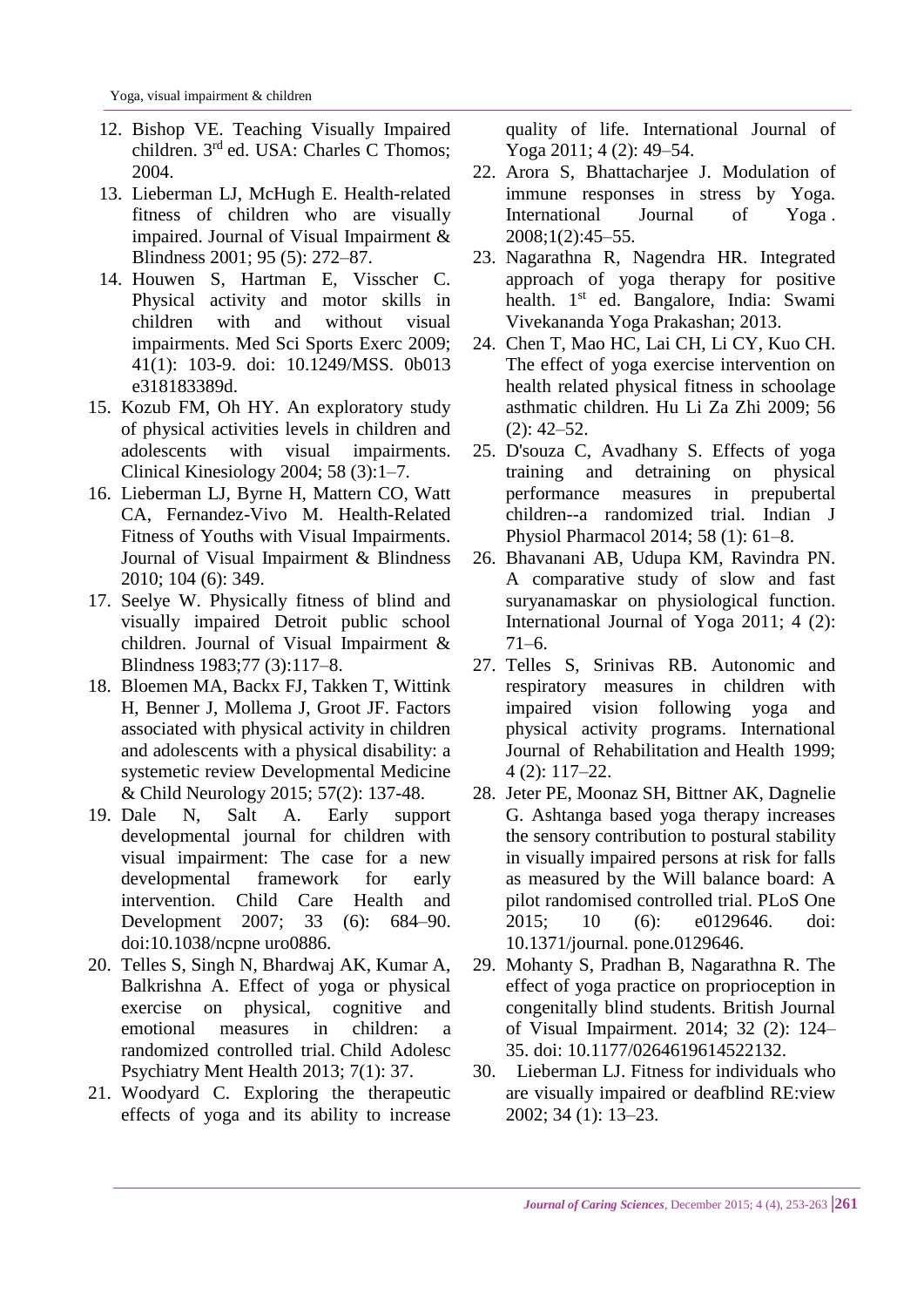- 31. Gharote MM. Minimum muscular fitness in school children. [Indian J Physiol Pharmacol](http://www.ncbi.nlm.nih.gov/pubmed/11214505) 2000; 44 (4): 479-84.
- 32. Macáková Z, Burianová K. The influence of one month complex spa therapy on the muscular fitness and general physical fitness of obese children. Acta Universitatis Palackianae Olomucensis Gymnica 2007; 37 (4): 99–106.
- 33. Rawat V, Rajesh SK, Nagarathna R. Minimum muscular fitness and ventilatory function in south Indian school children. Journal of Exercise Science and Physiotherapy 2014; 10 (2): 104–10.
- 34. Kulkarni S D, Desai HR, Sharma CS. Bhatt PJ. Assessment Of Muscular Fitness in School Children Using Kraus-Weber Tests. National Journal of Integrated Research in Medicine 2010;1 (4): 30–5.
- 35. Chen CC, Lin S-Y. The impact of rope jumping exercise on physical fitness of visually impaired students. Research In Developmental Disabilities 2011; 32 (1): 25–9. doi: 10.1177/0264619614522132.
- 36. Karakaya I Ç, Aki E, Ergun N. Physical fitness of visually impaired adolescent goalball players. Perceptual and Motor Skills 2009; 108 (1): 129–36. doi: 10.2466/pms.108.1.129-136.
- 37. Miszko T, Ramsey VK, Blasch BB. Tai Chi for people with visual impairments: a pilot study. Journal of Visual Impairment & Blindness 2004; 98 (1): 5–13.
- 38. Dig-o JF. Aerobic Exercises: a corrective measure to postural defects of children with visual impairment. International Journal for Cross-Disciplinary Subjects in Education. 2011; 2 (4): 535–40.
- 39. Babalola JF, Awolola OE, Hamzat TK. Reliability of Kraus-Weber exercise test as an evaluation tool in low back pain susceptibility among apparently healthy university students. African Journal for Physical, Health Education, Recreation and Dance 2008; 14 (2): 188–98. doi:10.4314/ ajpherd. v14i2.24802.
- 40. Kraus H, Hirschland R. Muscular fitness and health. Journal of the American

Association for Health, Physical Education, Recreation. 1953; 24 (10): 17-19. doi:10.1080/23267232.1953.106 2 7704

- 41. Gharote ML. Effect of yoga exercises on the failures on the Kraus-Weber tests. Perceptual and Motor Skills 1976; 43 (2): 654. doi: 10.2466/pms.1976.43.2.65 4.
- 42. Telles S, Narendran S, Raghuraj P, Nagarathna R, Nagendra H. Comparison of changes in autonomic and respiratory parameters of girls after yoga and games at a community home . Perceptual and Motor Skills 1997; 84 (1): 251–7. doi: 10.2466/pms.1997.84.1.251.
	- 43. Telles S, Sharma S, Yadav A, Singh N, Balkrishna A. Immediate changes in muscle strength and motor speed following yoga breathing. [Indian J](http://www.ncbi.nlm.nih.gov/pubmed/25464673)  [Physiol Pharmacol](http://www.ncbi.nlm.nih.gov/pubmed/25464673) 2014; 58 (1): 22–9.
	- 44. Madanmohan, Mahadevan SK, Balakrishnan S, Gopalakrishnan M, Prakash ES. Effect of six weeks yoga training on weight loss following step test, respiratory pressures, handgrip strength and handgrip endurance in young healthy subjects. [Indian J Physiol](http://www.ncbi.nlm.nih.gov/pubmed/19130860)  [Pharmacol](http://www.ncbi.nlm.nih.gov/pubmed/19130860) 2008; 52 (2): 164–70.
- 45. Van Puymbroeck M, Payne LL, Hsieh PC. A phase I feasibility study of yoga on the physical health and coping of informal caregivers. Evidence-Based Complementary and Alternative Medicine 2007: 4 (4): 519–29. doi:10.1093/ecam/nem075.
- 46. Tran MD, Holly RG, Lashbrook J, Amsterdam EA. Effects of Hatha Yoga Practice on the Health-Related Aspects of Physical Fitness. Preventive Cardiology 2001; 4 (4): 165–70. doi: 10.1111/j.1520-037X. 200 1. 00542.
- 47. Sengupta P. Health Impacts of Yoga and Pranayama: A State-of-the-Art Review. Int J Prev Med 2012; 3 (7): 444–58.
- 48. Campbell WW, Crim MC, Young VR, Evans WJ. Increased energy requirements and changes in body composition with resistance training in older adults. Am J Clin Nutr 1994; 60 (2):167–75.